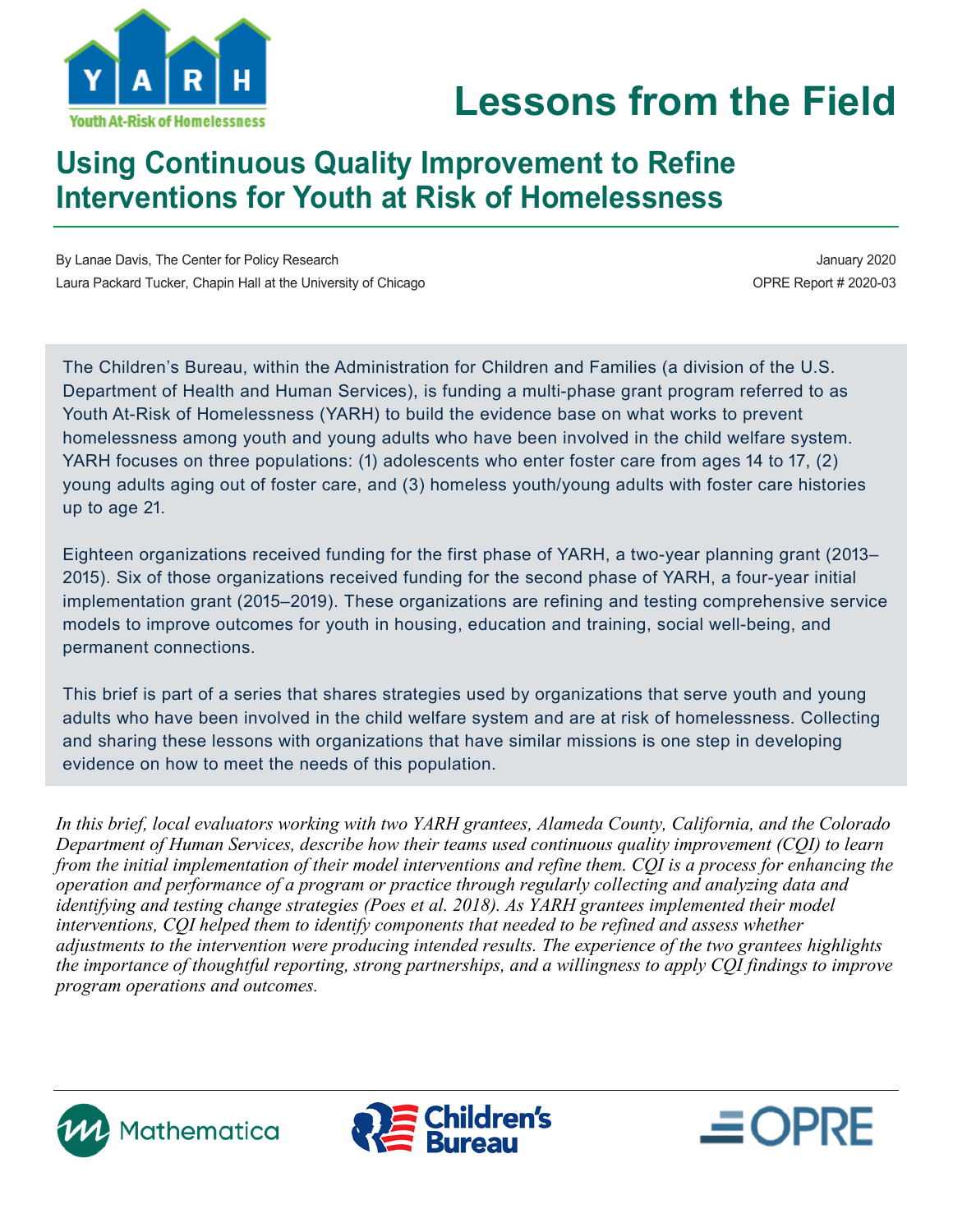The YARH grantee partnership in **Alameda County, California,** includes the Alameda County Social Services Agency (the county child welfare agency), First Place for Youth (a nonprofit youth services provider), and Chapin Hall at the University of Chicago (an independent policy research center and the local evaluator). The intervention Alameda County is implementing under YARH features intensive case management and case coordination with a coach and individualized supports including Dialectical Behavioral Therapy (DBT). DBT is an evidence-based cognitive behavioral therapy, practiced in a group setting, which focuses on mindfulness, emotion regulation, distress tolerance, and interpersonal effectiveness.

The grantee partnership in **Colorado** includes the Colorado Department of Human Services (the state child welfare agency), the Spark Policy Institute (an implementation partner for the grant), the Center for Policy Research (a provider of research and evaluation services and the local evaluator), as well as county child welfare agencies and local providers of youth services in the state. The intervention that Colorado is implementing under YARH features a "navigator" who engages youth in a coach-like way to help youth develop individualized goals and a plan to achieve them while actively connecting youth to an array of existing services and supports.

## **1. How did you design your CQI process? What are its key features?**

### Alameda County:

Our team from Chapin Hall at the University of Chicago created the CQI process for the Youth Transitions Partnership (YTP) intervention in partnership with the Alameda County Social Services Agency and the YTP provider, First Place for Youth. Three key features of YTP's CQI process have been its strong partnerships, reliable data, and connection to YTP's logic model and theory of change. With the presence of involved, thoughtful partners and well-developed data evidence, an iterative CQI process has enabled us to build meaningful knowledge about program performance and support the changes that are often essential for a successful implementation.

The main activity of our CQI process is a one-hour monthly call where the partners meet to review a dashboard of key metrics and discuss programmatic issues. We transform data extracts from the service provider into data sets that summarize each youth's participation in the YTP program and provide inputs for the dashboard metrics. As the program has matured, the questions the dashboard addresses have evolved from "Are youth successfully enrolled?" to "Are services delivered?" and "Are services delivered with fidelity?" to "What short-term outcomes are we observing?" The links among YTP's theory of change, logic model, and the dashboard are important. CQI measures need to be linked to the program's theory and logic model to ensure that the team can assess whether the YTP intervention is being implemented as intended. Furthermore, the CQI process ensures that data necessary to support formative evaluation are available for that purpose.

In addition to reviewing the dashboard, the evaluation team brings one or two other topics of interest to the group each month to explore and consider further. This approach enables all partners to have in-depth, data-informed discussions about issues and challenges of program implementation as they arise. The topics usually come from discussions in previous CQI meetings about particular program challenges or dashboard data. For example, during one CQI meeting, questions arose when reviewing the summary statistics of the timing of key YTP assessments. For the next CQI meeting, the evaluation team prepared a visual representation of each youth's assessment trajectory to illuminate youth-level variances, and the group participated in a deeper discussion of this issue.

## Colorado

The Center for Policy Research developed the CQI process for Colorado's intervention, Pathways to Success, with input from the project leadership team, the project advisory board, and supervisors in local sites. We designed an online management information system, the Pathways Management Information System (PMIS), with the dual purpose of collecting data and managing cases. Tools to support CQI are embedded in PMIS. The system produces monthly reports that detail the number of screenings and enrollments by site and target population and that summarize metrics such as the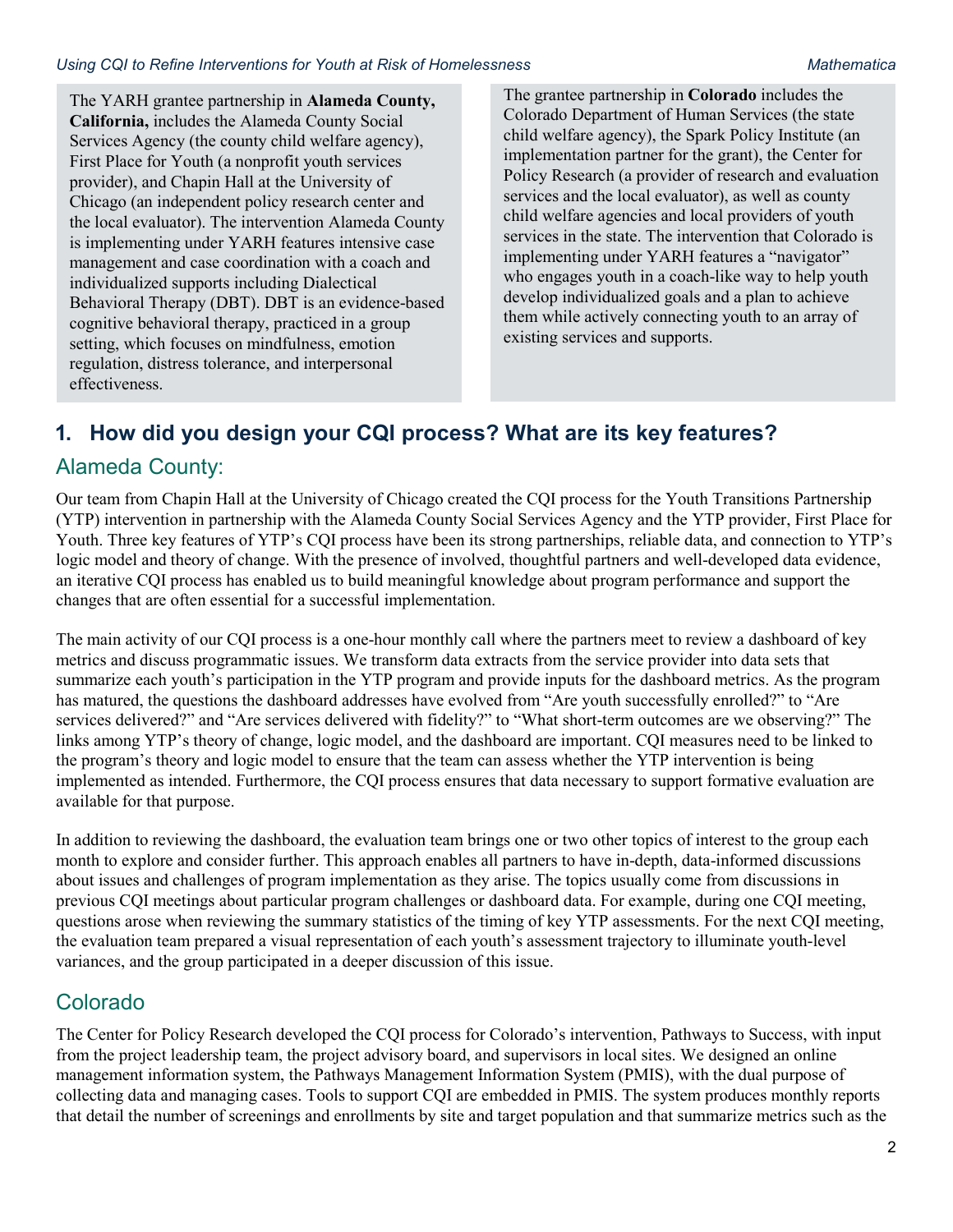#### *Using CQI to Refine Interventions for Youth at Risk of Homelessness Mathematica*

type and frequency of staff members' contacts with youth, the number and amount of "flex fund" payments distributed, and the participation and graduation rates of youth who are enrolled in the intervention. Every month, we run a monitoring report from PMIS, which includes the most recent data on youth served in the program. We present this report to key stakeholders at the State Division of Child Welfare and discuss it at meetings with site representatives (including supervisors and direct service staff) and the project management team.

Our CQI process ensures the intervention is implemented with fidelity to the model and allows the evaluation team to report regularly on short-term outcomes as defined in the program's logic model. For example, to monitor fidelity of implementation, the monthly report details the number of youth meeting with their navigators weekly, a key fidelity measure. To provide information on short-term outcomes, the monthly report includes indicators such as the number of youth who are enrolled in school and/or employed and the current housing situation of participating youth.

The monthly report also aims to answer questions stakeholders have about program operations. For example, the report shows the number of youth within the target population that are identified each month, the number and type of risk factors youth are identifying during the screening process, and the active caseload size for Pathways Navigators (who provide case management and coaching to youth).

### **2. How has your CQI process affected the development and operation of your intervention?**

### Alameda County:

YTP's CQI process has provided the monitoring necessary to identify areas for program improvement and assess the results of program adaptations. For example, a core component of the YTP intervention is weekly attendance at a dialectical behavior therapy (DBT) group. (DBT is an evidence-based cognitive behavioral therapy, practiced in a group setting, which focuses on mindfulness, emotion regulation, distress tolerance, and interpersonal effectiveness.) The CQI dashboard presents the number of youth attending DBT groups and the average attendance rate. Using these measures, the group observed that DBT attendance was not meeting the benchmark presented in the program's logic model. This observation prompted discussions about why youth might not be attending. In response, the evaluation team surveyed all youth in the program to help identify barriers to attending DBT sessions. The findings from these surveys were reported to the CQI group, which made changes to address barriers the youth reported. Specifically, in response to a finding that access to transportation was a key concern for youth, the partners decided to offer DBT sessions in an additional location more convenient to many youth. The CQI group continues to monitor the attendance metric.

#### Colorado:

The CQI process has helped the team refine the model intervention. As an example, early on, the CQI data showed that Pathways Navigators were not using a key component of the intervention, the enhanced permanency roundtable (PRT), which is a structured meeting and case consultation process that aims to identify and remove barriers to legal permanency for youth in out-of-home placements. Ultimately, the enhanced PRT was deemed redundant with current practice, and the team adjusted the model to reflect that the PRT was already offered at the child welfare agency—and therefore not a necessary core component of the model intervention. The CQI process also helped the team make informed decisions about appropriate caseload size, define the typical length and intensity of intervention services, and specify criteria for graduating from the program.

### **3. What advice do you have for other organizations that may use CQI for interventions serving youth at risk of homelessness?**

#### Alameda County:

Our best advice for others is to bring all partners to the table early, generate reliable data, and use a CQI process to encourage regular, evidence-driven discussions among the partners from the start.